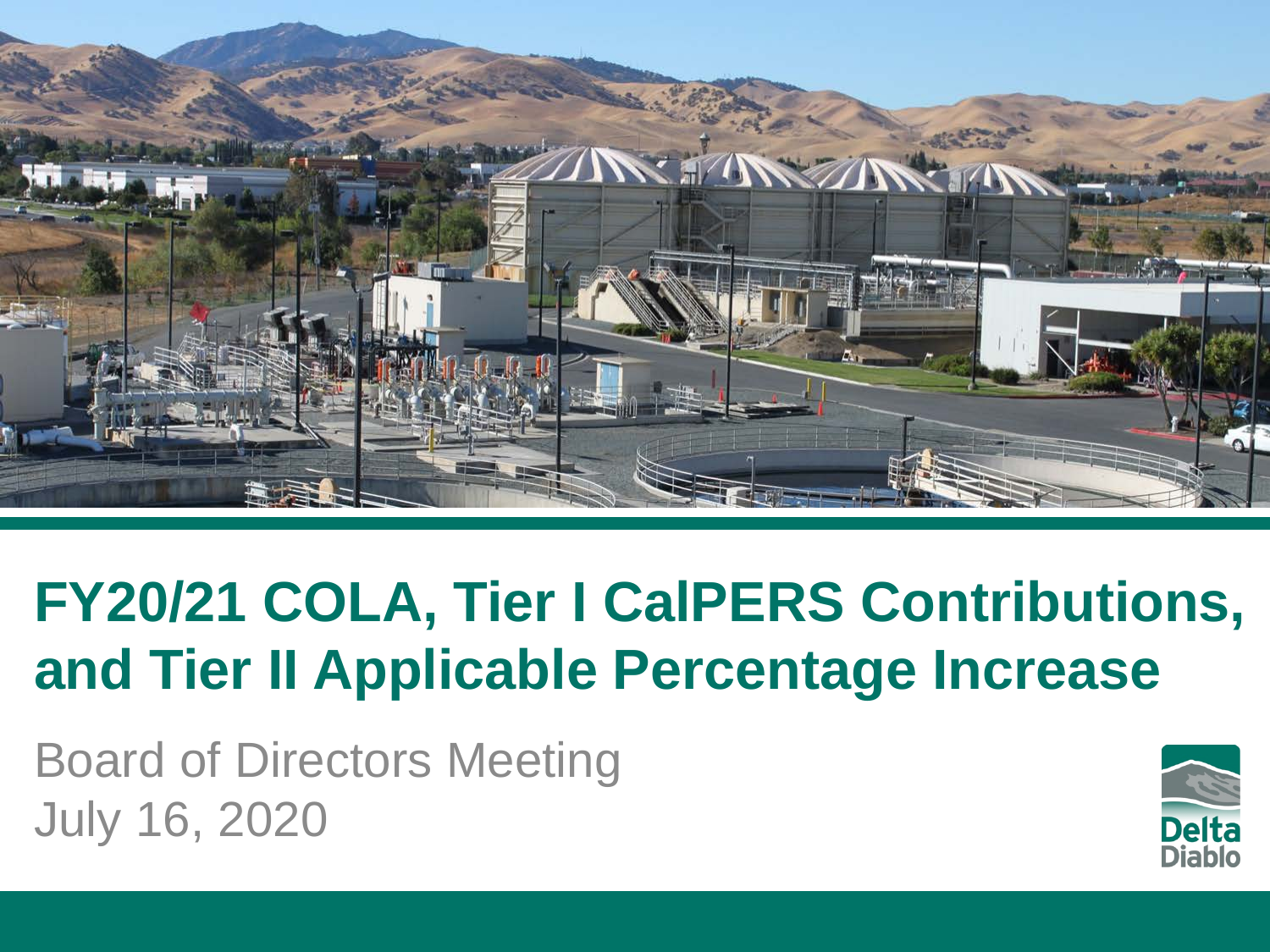# **FY20/21 Cost-of-Living Adjustment**



- All three MOUs and unrepresented management employee agreements include an annual COLA
	- Based on San Francisco Bay Area's April to April Consumer Price Index (CPI) for Urban Wage Earners and Clerical Workers
	- **MOU Annual COLA Range: 2.0 5.0%**
- FY20/21 COLA of 2.0% represents an annual labor cost (salary, benefits) increase of ~\$0.25M
- Proposed FY20/21 Budget includes COLA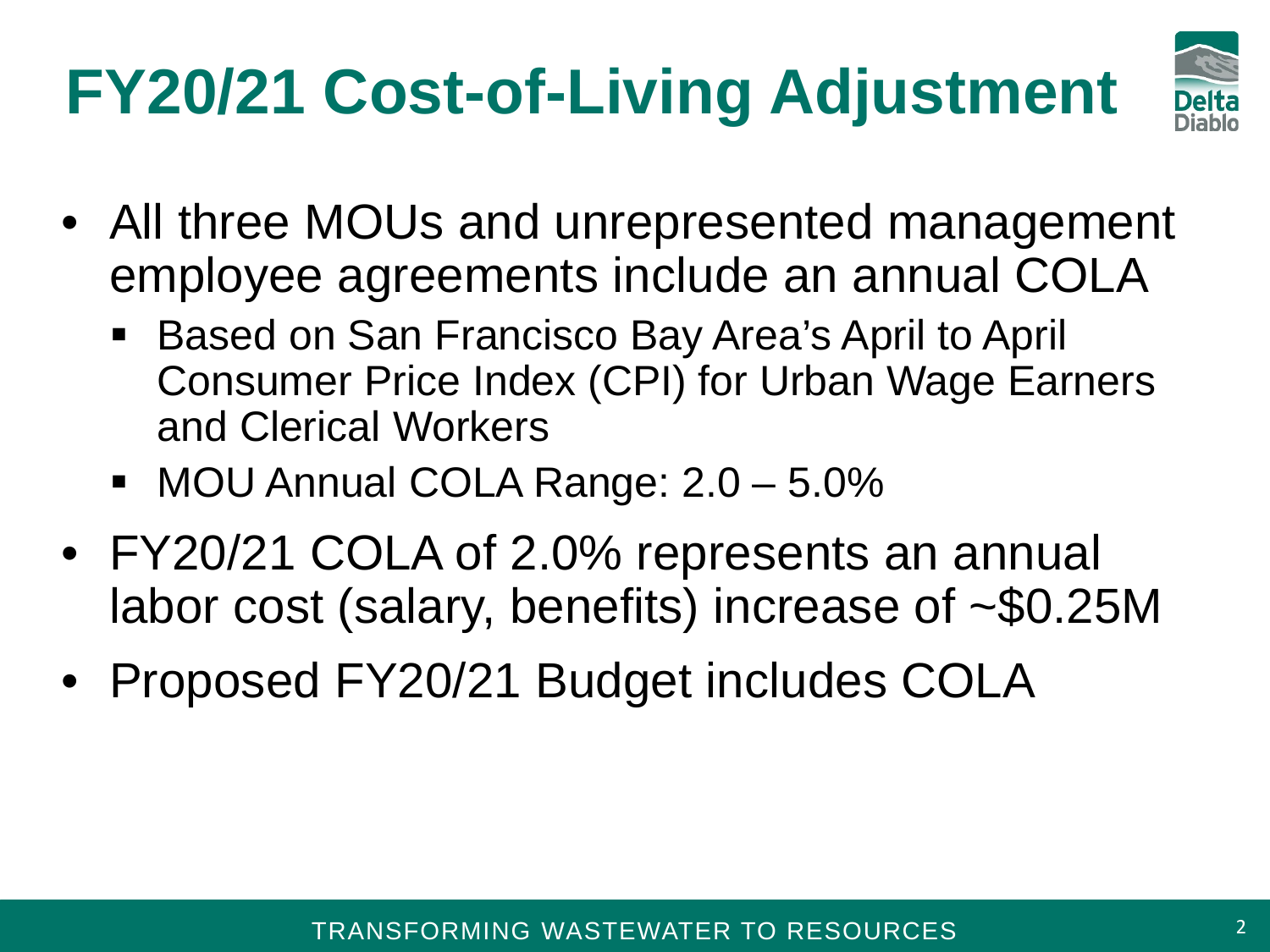## **FY20/21 CalPERS Contributions**



- 37 employees in Tier I CalPERS (2.7% @ 55) will begin contributing an additional 1.0% into the CalPERS pension fund
	- Raises the Tier I employee CalPERS contribution to 8.0% (cap) with no District contribution
- 18 employees in Tier II (2.0% @ 55) pay full cost of employee CalPERS contribution rate (7.0%)
- 16 employees in Tier III (2.0% @ 62) pay full cost of employee CalPERS contribution rate (7.25%)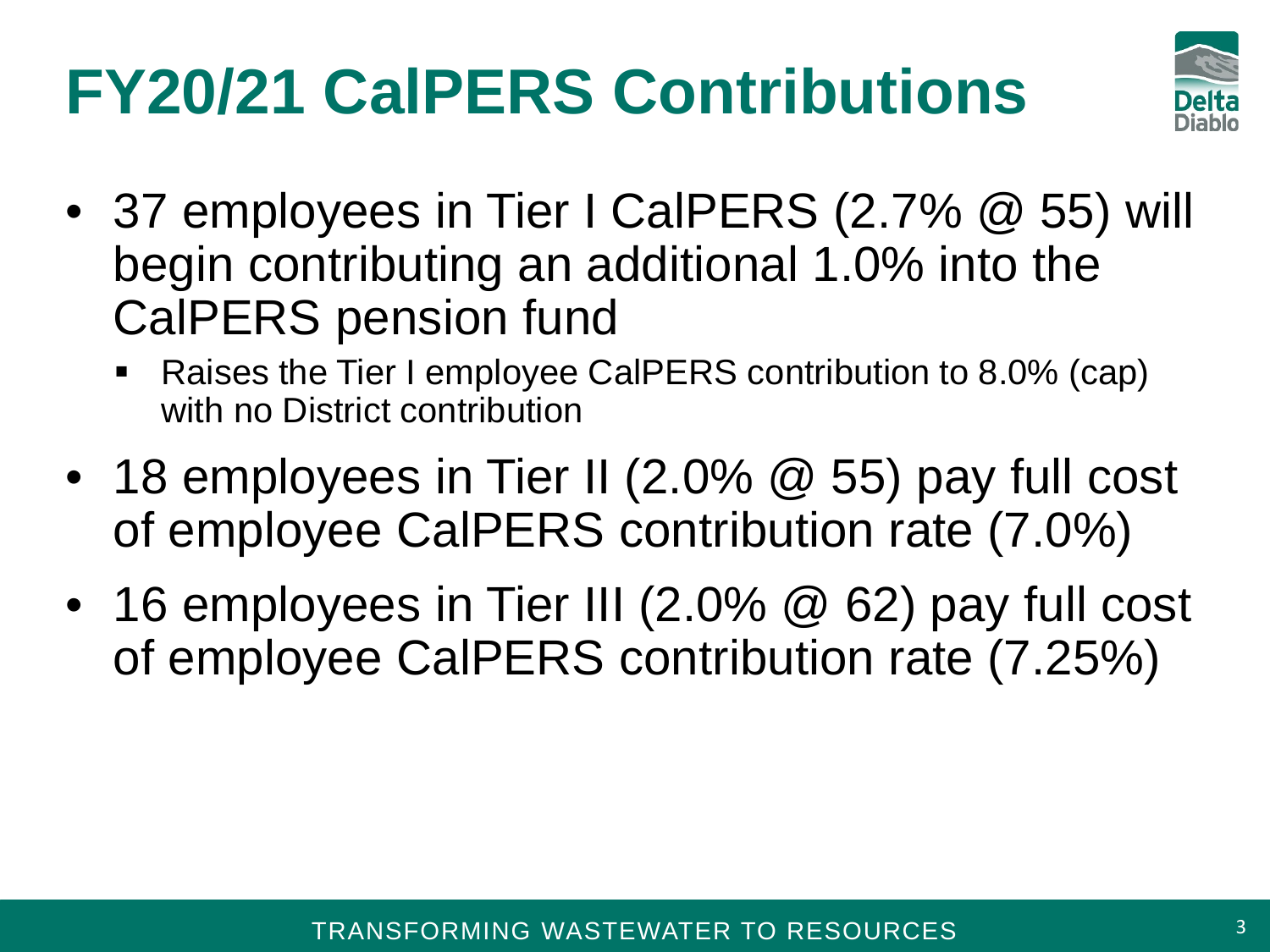## **FY20/21 Applicable Percentage**



- MOU Side Letter Agreements (dated 9/14/16) modified retirement benefits for existing and new Tier II employees on a prospective basis
	- Applies to employees hired from  $7/1/12 12/31/12$ , and
	- Employees hired on or after 1/1/13 who are not "new members" of a public retirement system
- District contributes to Tier II employee 401(a) plans
	- An amount equal to Applicable Percentage of the employee's pensionable compensation with the District
	- **Difference between Total Employer Normal Cost percentages for** any fiscal year for 2.5%@ 55 and 2.0% @ 55 CalPERS formulas
		- Each with 3% COLA Class 1 Optional Benefit
- FY20/21 Applicable Percentage is 1.381%, which is a 7.7% increase from the previous value of 1.282% (~\$2,443 increase in annual labor costs)